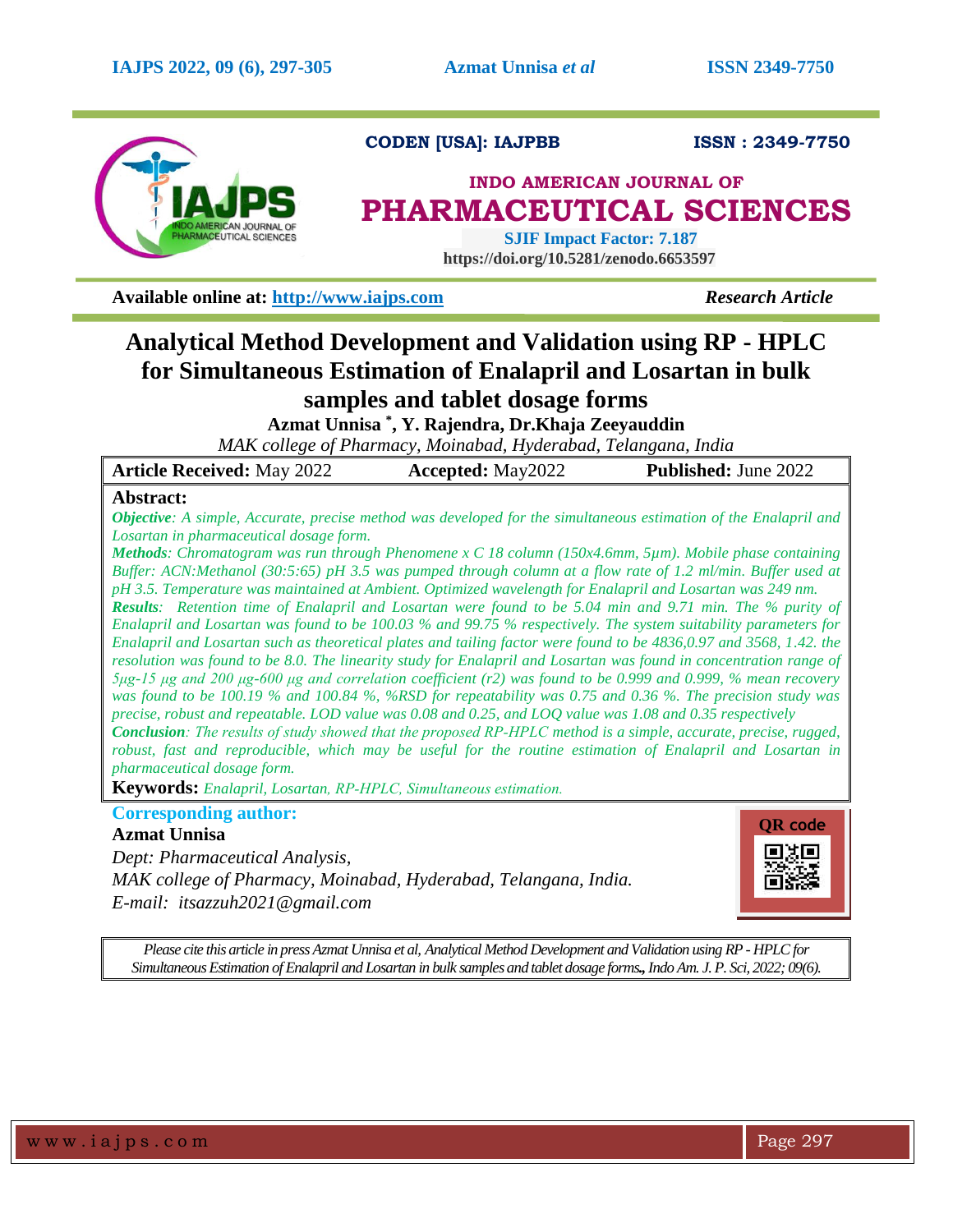#### **INTRODUCTION:**

Enalapril is a prodrug belonging to the angiotensinconverting enzyme (ACE) inhibitor drug class that works on the renin-angiotensin-aldosterone system, which is responsible for the regulation of blood pressure and fluid and electrolyte homeostasis. Enalapril is an orally-active and long-acting nonsulphydryl antihypertensive agent that suppresses the renin-angiotensin-aldosterone system to lower blood pressure. It was developed from targeted research programmed using molecular modelling. [2] Being a prodrug, enalapril is rapidly biotransformed into its active metabolite, [enalaprilat,](https://go.drugbank.com/drugs/DB09477) which is responsible for the pharmacological actions of enalapril. The active metabolite of enalapril competitively inhibits the ACE to hinder the production of angiotensin II, a key component of the renin-angiotensin-aldosterone system that promotes vasoconstriction and renal reabsorption of sodium ions in the kidneys. Ultimately, enalaprilat works to reduce blood pressure and blood fluid volume. [1-4] IUPAC name (2S)-1-[(2S)-2-{[(2S)-1-ethoxy-1-oxo-4-phenylbutan-2-yl] amino} propanoyl]pyrrolidine-2 carboxylic acid; (2Z)-but-2-enedioic acid. Enalapril maleate is a white to off-white, crystalline powder with a molecular weight of 492.53. It is sparingly soluble in water, soluble in ethanol, and freely soluble in methanol.

Losartan is an angiotensin II receptor blocker (ARB) used to treat hypertension. Angiotensin-converting enzyme (ACE) inhibitors are used for a similar indication but are associated with a cough[.](https://go.drugbank.com/drugs/DB00678#reference-L7423) <sup>2</sup> When patients with ACE inhibitor associated coughs are switched to ARBs like Losartan, they have an incidence of cough similar to placebo or [Losartan.](https://go.drugbank.com/drugs/DB00999) [3] Losartan is available as Losartan potassium oral tablets as well as a combination tablet of Losartan potassium and Losartan. [2,3] Patients taking Losartan should have their renal function and potassium levels monitored. IUPACname (2-butyl-4 chloro-1-{[2'-(2H-1,2,3,4-tetrazol-5-yl)-[1,1'-

biphenyl]-4-yl] methyl}-1H-imidazol-5-yl) methanol. Losartan potassium is a white to off-white freeflowing crystalline powder with a molecular weight of 461 g/mol. It is freely soluble in water and soluble in alcohols.



**Figure 1: Structure of Enalapril Figure 2: Structure of Losartan**

The literature survey revealed that There are Various analytical methods were carried out for the estimation of Enalapril and Losartan as a single or combined with other drugs in pharmaceutical dosages Literature survey reveals that the retention time for the simultaneous estimation of Enalapril and Losartan is more. Hence the present study, we had made an attempt to develop simple, accurate, precise, less time consuming and with less retention time using RP-HPLC for the simultaneous estimation of Enalapril and Losartan in bulk and pharmaceutical dosage form by RP-HPLC. [4-8] To validate the developed method in accordance with ICH guidelines for the intended analytical application i.e., to apply the proposed method for analysis of the drug in its dosage form.



# **MATERIALS AND METHODS:**

### **Chemicals and Reagents:**

.

Losartan and Enalapril were Purchased from market. NaH2PO<sup>4</sup> was analytical grade supplied by Finerchem limited, Orthophosphoric acid (Merck), and Water and Methanol for HPLC (Lichrosolv (Merck).

#### **Equipment and Chromatographic Conditions:**

The chromatography was performed on a Waters 2695 HPLC system, equipped with an auto sampler, UV detector and Empower 2 software. Analysis was carried out at 2 nm with Phenomene x C 18 column  $(150x4.6mm, 5\mu m)$ . dimensions at 30 <sup>o</sup>C temperature. The optimized mobile phase consists of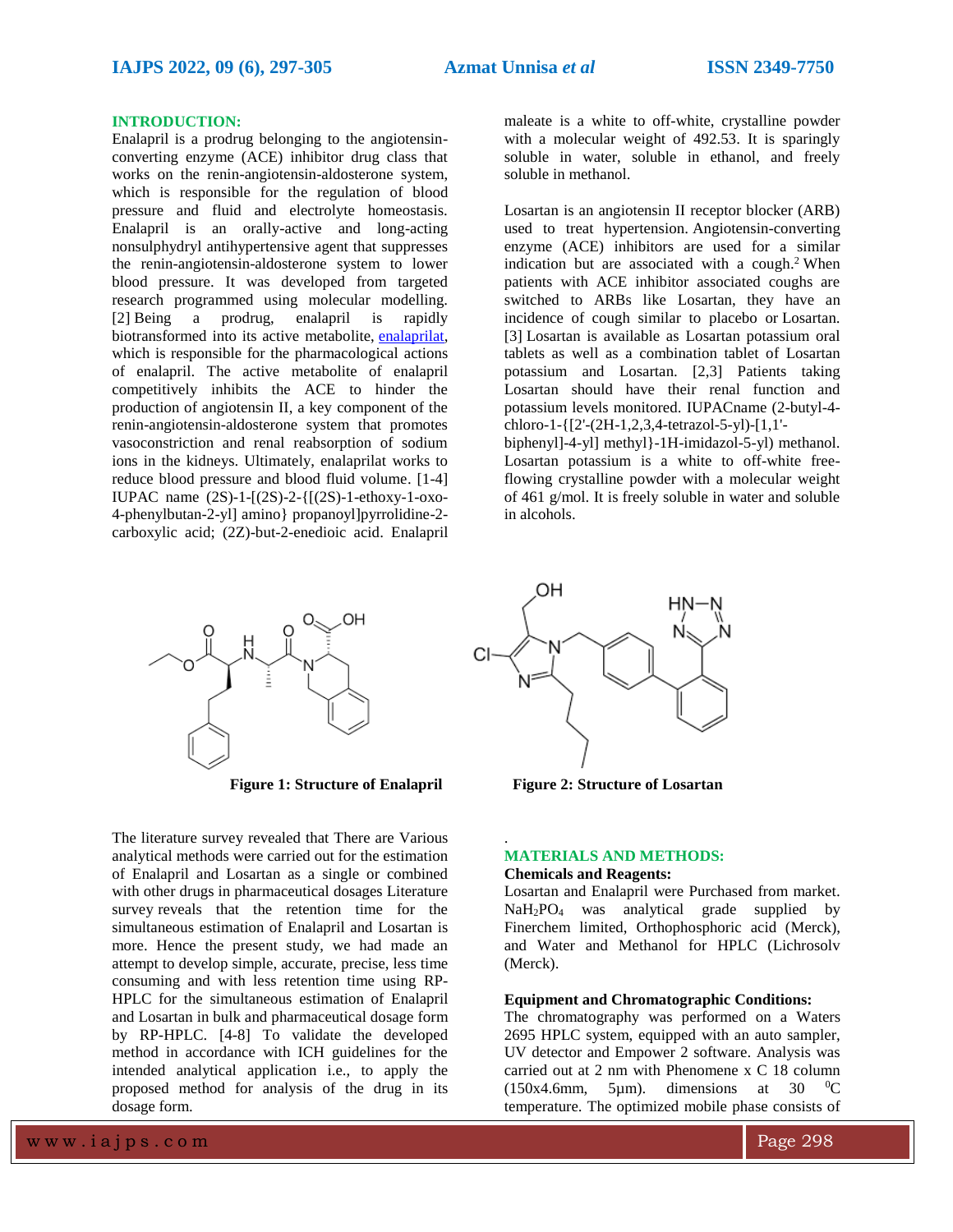Buffer: ACN:Methanol (30:5:65) pH 3.5. Flow rate was maintained at 1.2 ml/min.

#### **Preparation of solutions:**

#### **Preparation of phosphate buffer solution:**

.2568 gm of di-sodium hydrogen orthophosphate was gauged and adequate water (HPLC grade) was added to break up it. Then, at that point, sonicate for 10 min. Then, at that point, 1ml of tri ethanol amine was added, the last volume was made up to 1000ml with water and changed the pH to 3.5 with ortho phosphoric corrosive.

## **Preparation of mobile phase:**

Methanol, Buffer and Acetonitrile were mixed in the ratio of 65:30:5 and sonicated for 20minutes, Filtered with 0.45  $\mu$  membrane filter.

#### **Preparations of working standard solution:**

500mg of Losartan and 12.5 mg of Enalapril were exactly checked and moved in to an alternate 50 ml volumetric cup and sufficient adaptable stage was added to separate the medicine. The last volume was made up to 50 ml with flexible stage (fundamental stock course of action). Pipette out 2ml from the above stock plan into a 50ml volumetric cup and the last volume was made adequate with the convenient stage

#### **Preparation of Sample solution**

20 tablets were checked and powdered, tablets powder similar to 500mg of Losartan and 12.5mg of Enalapril was moved in to a 50 ml volumetric cup, sufficient proportion of convenient stage was added and separated by 20 minutes ultrasonication. Then, made the volume adequate with the compact stage and isolated with 0.45 µ channel paper. Pipette out 2 ml from the above course of action and debilitated to 50ml with the adaptable stage.

#### **METHOD:**

The developed chromatographic method was validated for system suitability, linearity accuracy, precision, ruggedness and robustness as per ICH guidelines.

#### **System suitability parameters:**

To evaluate system suitability parameters such as retention time, tailing factor and USP theoretical plate count, the mobile phase was allowed to flow through the column at a flow rate of 1.2 ml/min to equilibrate the column at ambient temperature. Chromatographic separation was achieved by injecting a volume of 20 μL of standard into Phenomene x C 18 column (150x4.6mm, 5 $\mu$ m), the mobile phase of composition Buffer: ACN: Methanol

(30:5:65) was allowed to flow through the column at a flow rate of 1.2 ml per minute. Retention time, tailing factor and USP theoretical plate count of the developed method are shown in table 1.

#### **Assay of pharmaceutical formulation:**

The proposed validated method was successfully applied to determine Losartan and Enalapril in their tablet dosage form. The result obtained for was comparable with the corresponding labeled amounts and they were shown in Table-2

#### **Validation of Analytical method:**

**Linearity:** Linearity solutions are prepared such that 0.25ml, 0.5ml, 0.75ml, 1ml, 1.25ml, 1.5ml from the Stock solutions of Losartan and Enalapril are taken in to 6 different volumetric flasks and diluted to 10ml with diluents to get 31.25ppm, 62.5ppm, 93.75ppm, 125ppm, 156.25ppm, 187.5ppm of Losartan and 25ppm, 50ppm, 75ppm, 100ppm, 125ppm, 150ppm of Enalapril. The results are shown in figure 6 and 7.

# **Accuracy studies:**

The accuracy was determined by help of recovery study. The recovery method carried out at three level 75%, 100%, 125% and 75%, 100%, 125 % Inject the standard solutions into chromatographic system. Calculate the Amount found and Amount added for Losartan and Enalapril and calculate the individual recovery and mean recovery values. The results are shown in table 4.

#### **Precision Studies:**

precision was calculated from Coefficient of variance for six replicate injections of the standard. The standard solution was injected for six times and measured the area for all six Injections in HPLC. The %RSD for the area of six replicate injections was found. The results are shown in table 5.

#### **Ruggedness:**

To evaluate the intermediate precision of the method, Precision was performed on different day, different analyst, different instrument. The standard solution was injected for five times and measured the area for all five injections in HPLC. The %RSD for the area of five replicate injections was found. The results are shown in table 5.

#### **Robustness:**

As part of the Robustness, deliberate change in the Flow rate, Mobile Phase composition, Temperature Variation was made to evaluate the impact on the method. The results are shown in table 6.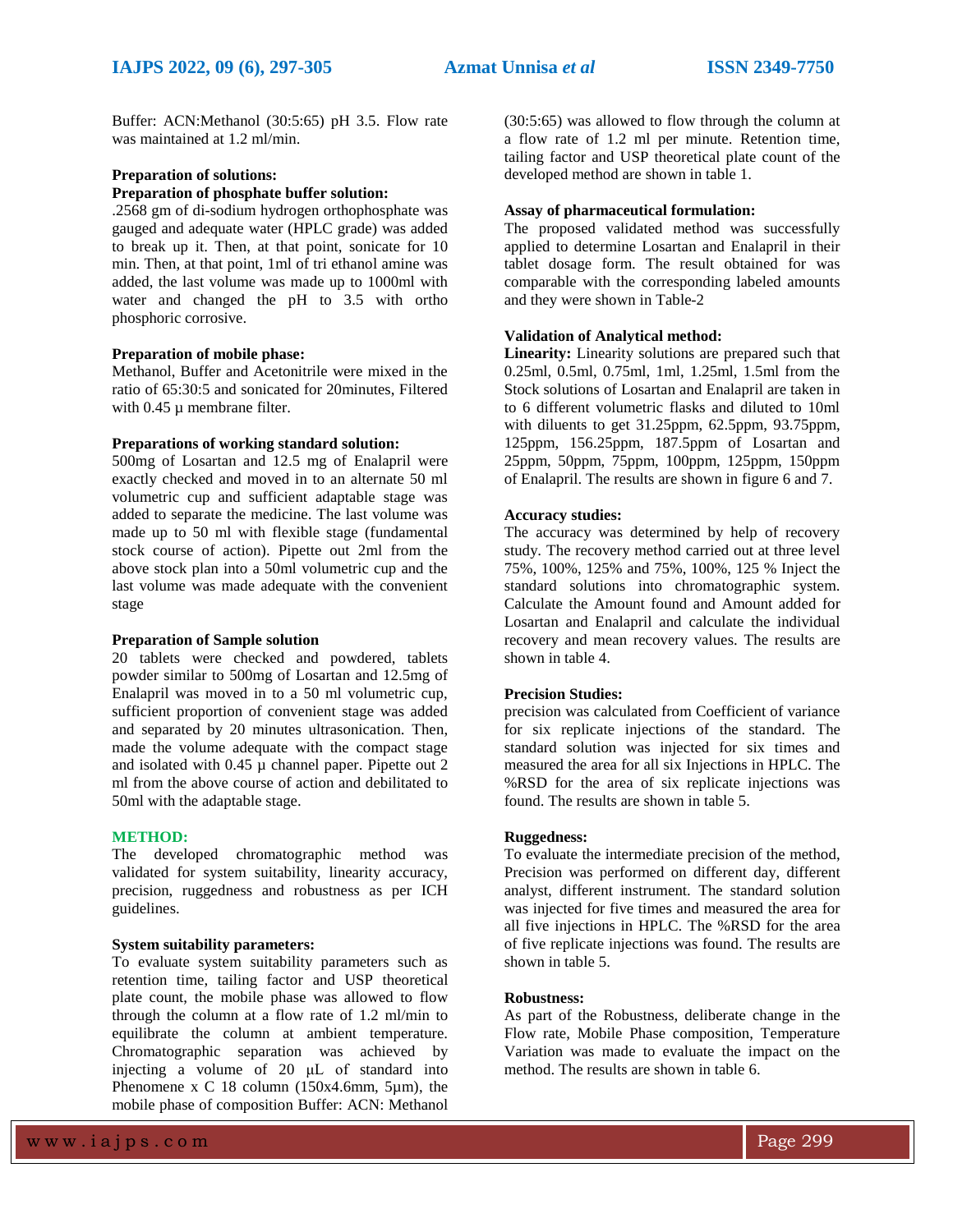## **LOD and LOQ:**

The sensitivity of RP-HPLC was determined from LOD and LOQ. Which were calculated from the calibration curve using the following equations as per ICH guidelines. The results are shown in table 7.

#### **RESULTS AND DISCUSSION:**

0

 $0.00$ 

```
LOD = 3.3\sigma/S and
LOQ = 10 \sigma/S, where
σ= Standard deviation of y intercept of 
regression line,
S =Slope of the calibration curve
```
 $\frac{1}{5}$ 

min





Ś.

 $\frac{1}{2}$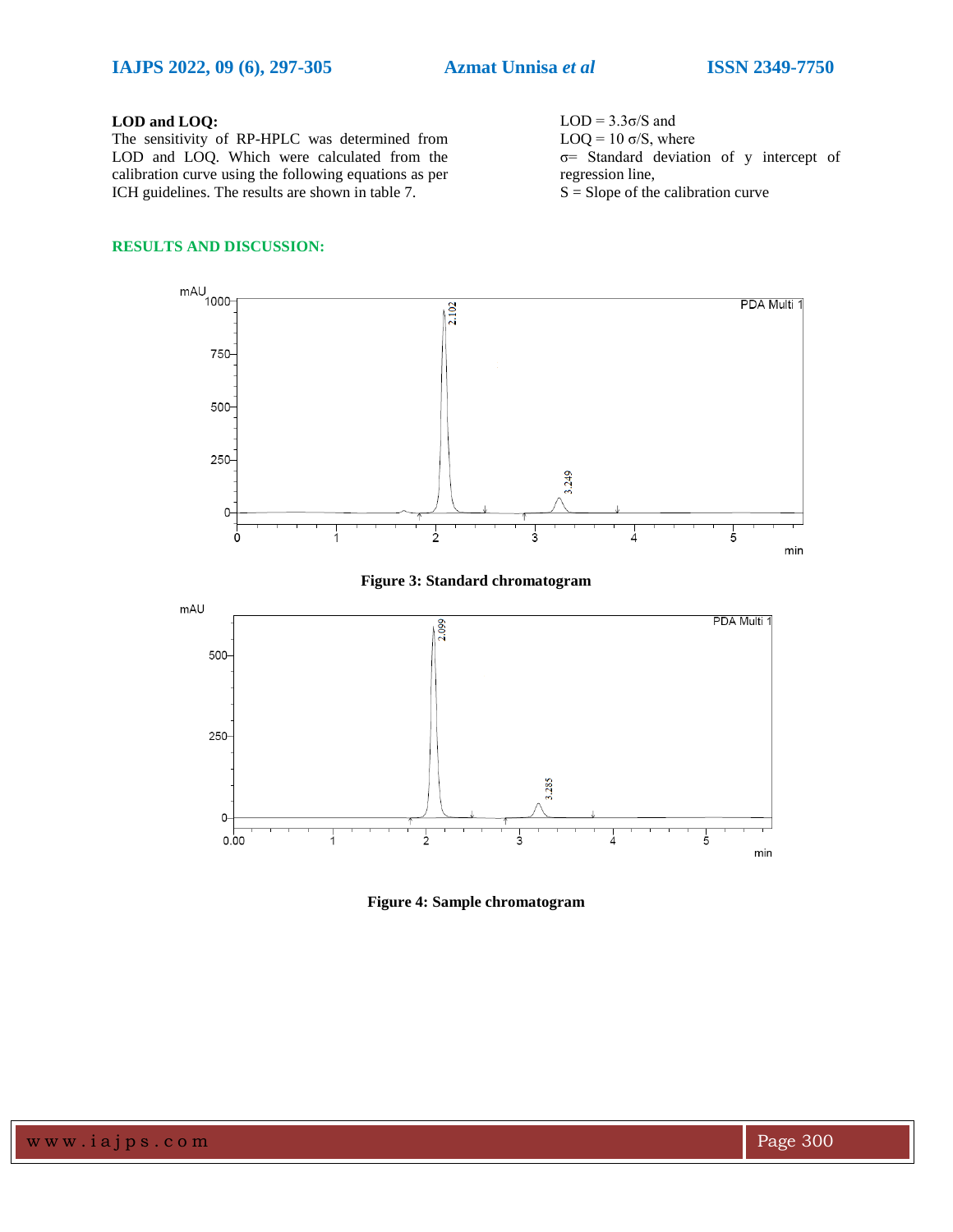

**Table 1: System suitability parameters**

| <b>Parameters</b>  | <b>Enalapril</b> | Losartan |
|--------------------|------------------|----------|
| Retention time     | 2.085            | 3.219    |
| USP Plate count    | 3568.306         | 4836.128 |
| <b>USP</b> Tailing |                  |          |

**Table 2: Assay results for Enalapril and Losartan**

|                  | Label Claim (mg) | $%$ Assay |
|------------------|------------------|-----------|
| <b>Enalapril</b> |                  | 100.8     |
| Losartan         | 500              | 100.4     |

**Table 3: Linearity results of Losartan and Enalapril**



**Figure 6: Linearity graph for Losartan**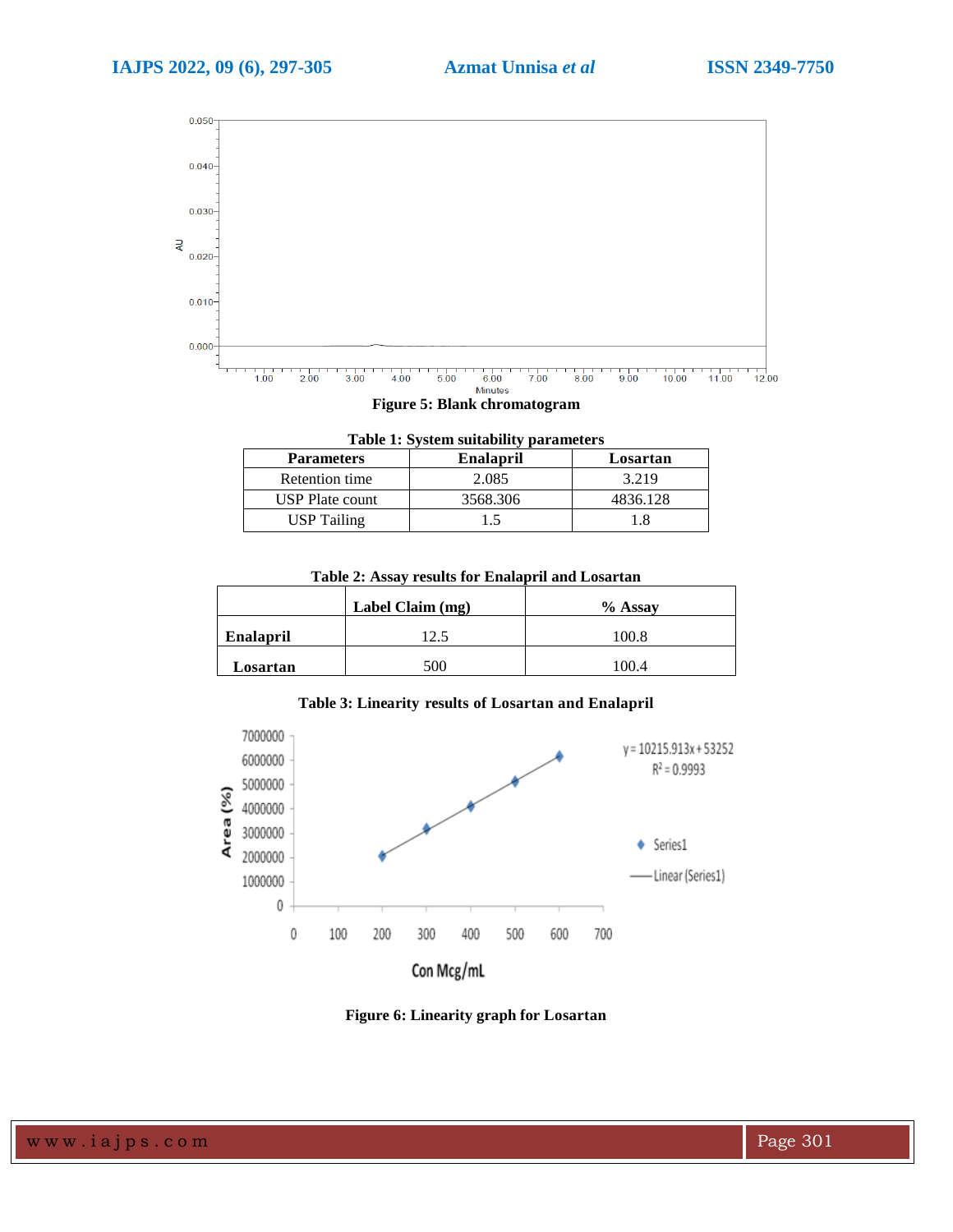

**Figure 7: Linearity graph for Enalapril**

|  |  |  | Table 4: Showing accuracy results for Enalapril and Losartan |  |  |  |
|--|--|--|--------------------------------------------------------------|--|--|--|
|--|--|--|--------------------------------------------------------------|--|--|--|

| Concentration $(\% )$        | <b>Added AMT</b><br>amount (mg) |           | Amt recovered (mg) |                    | Amt recovered $(\% )$ |           |
|------------------------------|---------------------------------|-----------|--------------------|--------------------|-----------------------|-----------|
| Losartan<br><b>ENALAPRIL</b> | Losartan                        | Enalapril | Losartan           | Enalapril Losartan |                       | Enalapril |
| 75                           | 376                             | 9.385     | 374.66             | 9.395              | 99.91                 | 100.30    |
| 100                          | 501                             | 12.6      | 495.18             | 12.659             | 99.04                 | 101.29    |
| 125                          | 622                             | 15.725    | 621.84             | 15.497             | 99.59                 | 99.12     |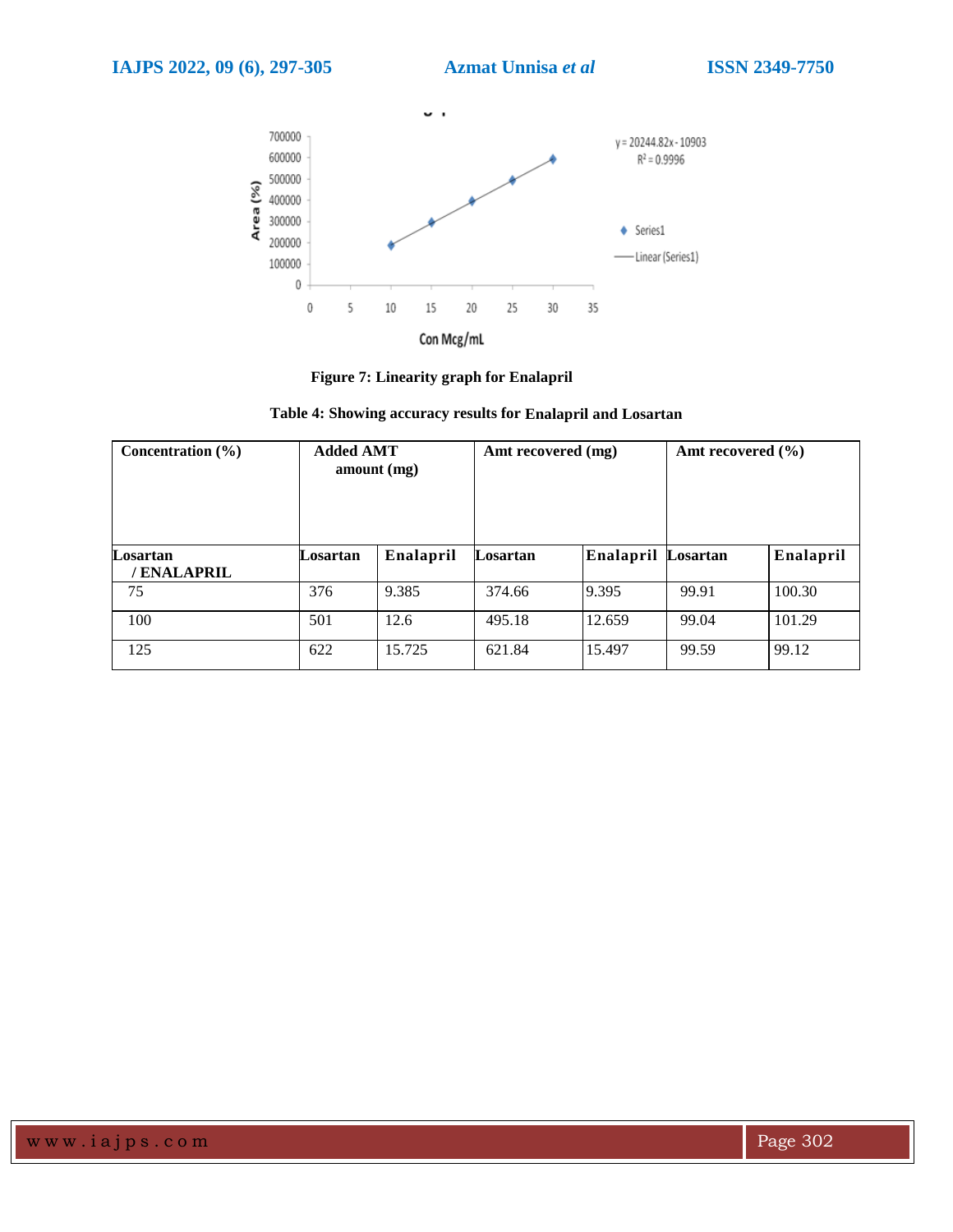|                                  |                         | Losartan                         |                                 |                   | Enalapril                        |                                 |                             |  |
|----------------------------------|-------------------------|----------------------------------|---------------------------------|-------------------|----------------------------------|---------------------------------|-----------------------------|--|
| <b>Parameters</b>                | <b>Sampling</b><br>time |                                  |                                 |                   |                                  |                                 |                             |  |
|                                  |                         | <b>Amount</b><br>present<br>(mg) | <b>Amount</b><br>present<br>(%) | <b>RSD</b><br>(%) | <b>Amount</b><br>present<br>(mg) | <b>Amount</b><br>present<br>(%) | <b>RSD</b><br>$\frac{1}{2}$ |  |
| <b>Repeatability</b>             | 0 <sub>hrs</sub>        | 495.21                           | 99.04                           | 0.0921            | 12.63                            | 100.92                          | 1.4543                      |  |
|                                  | $8th$ hrs               | 499.79                           | 99.92                           | 0.9448            | 12.38                            | 100.62                          | 0.5499                      |  |
|                                  | $16th$ hrs              | 503.58                           | 100.19                          | 0.3634            | 12.61                            | 100.84                          | 0.7567                      |  |
|                                  | I st Day                | $\overline{504.53}$              | 100.02                          | 0.4994            | 12.56                            | 100.43                          | 0.7713                      |  |
| <b>Intermediate</b><br>precision | $2nd$ day               | 503.69                           | 100.81                          | 0.3198            | 12.64                            | 101.07                          | 0.6142                      |  |
|                                  | 3rd day                 | 497.63                           | 99.51                           | 0.1258            | 12.71                            | 101.68                          | 0.1256                      |  |
|                                  | Analyst-1               | 502.36                           | 100.55                          | 0.1908            | 12.64                            | 101.09                          | 0.8082                      |  |
|                                  | Analyst <sub>-2</sub>   | 504.45                           | 100.97                          | 0.1198            | 12.62                            | 100.97                          | 0.6499                      |  |
|                                  | Instrument<br>$-1$      | $\overline{501.10}$              | 100.30                          | 0.7277            | 12.67                            | 101.31                          | 0.1558                      |  |
|                                  | Instrument<br>$-2$      | 504.96                           | 100.98                          | 0.1218            | 12.62                            | 100.95                          | 0.4288                      |  |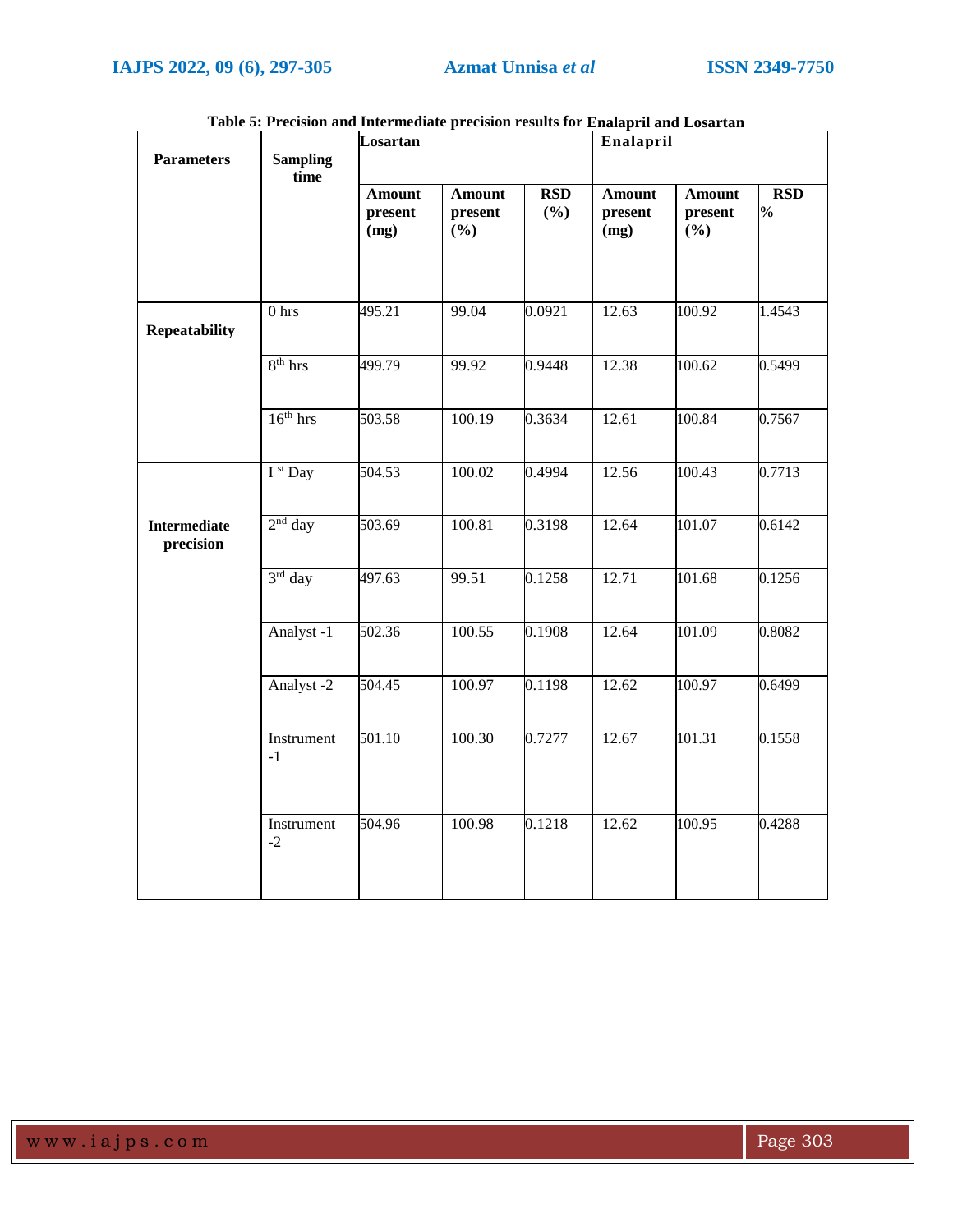|                                                |      | Losartan                         |                                 |                                 | Enalapril                     |                                        |                             |  |
|------------------------------------------------|------|----------------------------------|---------------------------------|---------------------------------|-------------------------------|----------------------------------------|-----------------------------|--|
| <b>Parameters</b>                              |      | <b>Amount</b><br>present<br>(mg) | <b>Amount</b><br>present<br>(%) | <b>RS</b><br>D<br>$\frac{0}{0}$ | <b>Amount</b><br>present (mg) | <b>Amount</b><br><b>Present</b><br>(%) | <b>RSD</b><br>$\frac{0}{0}$ |  |
| Wavelength<br>(nm)                             | 249  | 493.05                           | 98.61                           | 0.1<br>149                      | 12.65                         | 101.17                                 | 0.0559                      |  |
|                                                | 251  | 505.58                           | 101.12                          | 0.1<br>247                      | 12.64                         | 101.21                                 | 0.0514                      |  |
| Flow<br>Rate<br>(mL/min)                       | 1.4  | 502.87                           | 100.58                          | 0.3<br>726                      | 12.62                         | 100.95                                 | 0.4288                      |  |
|                                                | 1.2  | 502.91                           | 100.59                          | 0.7<br>916                      | 12.66                         | 101.24                                 | 0.0163                      |  |
| Mobile phase<br>(%)<br><b>of</b><br>(Methanol) | 68   | 502.98                           | 100.69                          | 0.3<br>908                      | 12.66                         | 101.28                                 | 0.1760                      |  |
|                                                | 64   | 504.87                           | 100.98                          | 0.0<br>994<br>3                 | 12.59                         | 100.67                                 | 0.3854                      |  |
| pH                                             | 3.65 | 498.77                           | 99.76                           | 1.1<br>838                      | 12.65                         | 101.19                                 | 0.0644                      |  |
|                                                | 3.55 | 500.31                           | 100.07                          | 1.3<br>818                      | 12.66                         | 101.09                                 | 0.0802                      |  |

| Table 6: Robustness results for Enalapril and Losartan |  |
|--------------------------------------------------------|--|
|--------------------------------------------------------|--|

| Table 7: LOD, LOQ of Enalapril and Losartan |  |
|---------------------------------------------|--|
|---------------------------------------------|--|

| <b>Drug</b> | <b>LOD</b> | <b>LOO</b> |
|-------------|------------|------------|
| Enalapril   | 0.084      | 1.08       |
| Losartan    | 0.359      | 0.25       |

## **CONCLUSION:**

The Developed HPLC method was validated and it was found to be simple, precise, accurate and sensitive for the simultaneous estimation of Losartan and Enalapril in its pure form and in its pharmaceutical dosage forms. Hence, this method can easily and conveniently adopt for routine quality control analysis of Losartan and Enalapril in pure and

its pharmaceutical dosage forms.

**REFERENCES:**

- 1. Davies RO, Gomez HJ, Irvin JD, Walker JF: An overview of the clinical pharmacology of enalapril. Br J Clin Pharmacol. 1984;18 Suppl 2:215S-229S. (PubMed ID 6099737)
- 2. Sica DA, Gehr TW, Ghosh S: Clinical